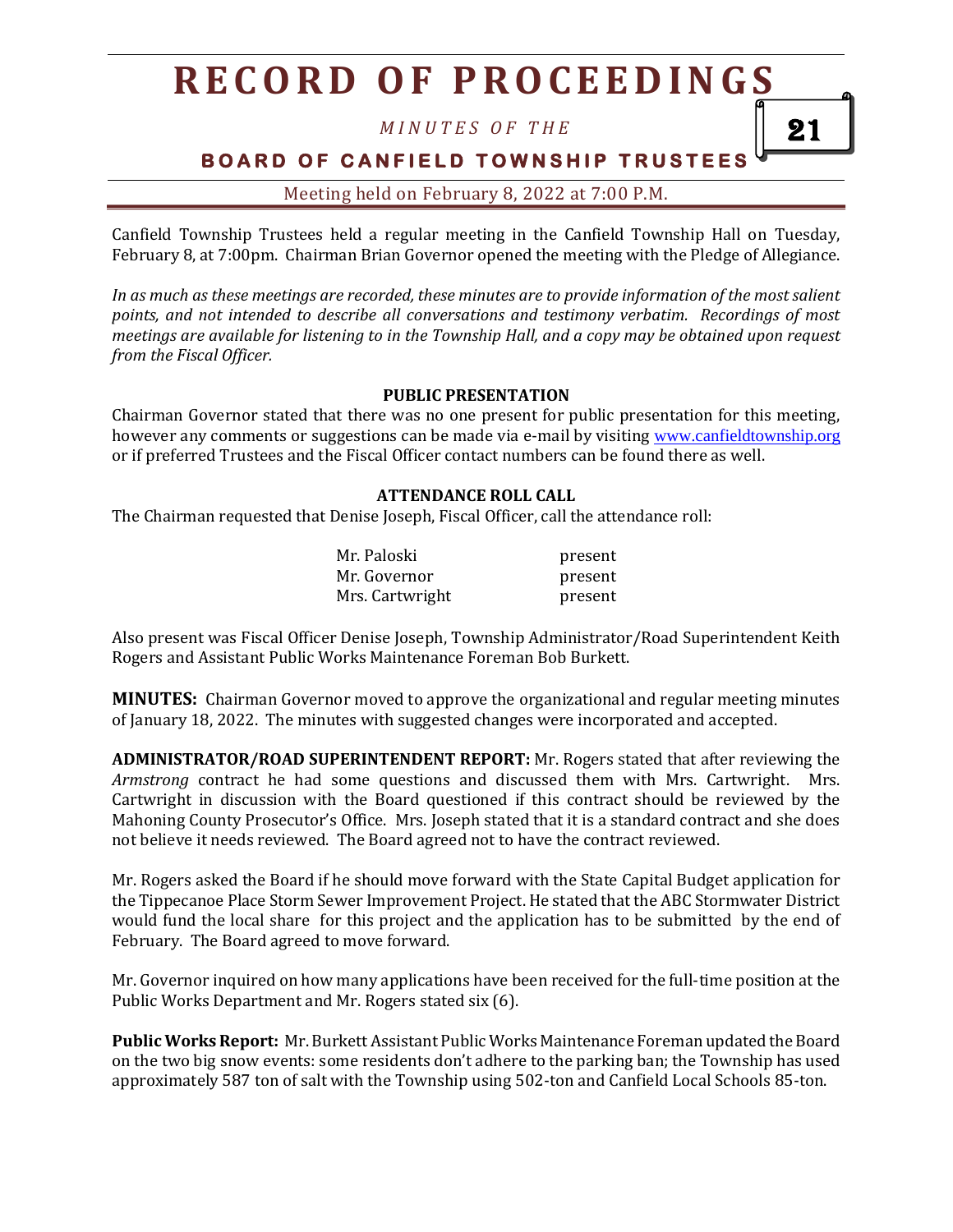*M I N U T E S O F T H E*

## **BOARD OF CANFIELD TOWNSHIP TRUSTEES**

#### Meeting held on February 8, 2022 at 7:00 P.M.

He informed the Board that he had ordered another 300 tons from Cargill in accordance with the Township's contract.

Mr. Burkett updated the Board on the new plow truck the Township ordered in February of 2021 stating that the anticipated delivery is now this Spring. Additionally he discussed the maintenance and repairs to the existing fleet.

Mr. Burkett informed the Board that to replace a complete mailbox; 4x4 wooden post is \$28 and the basic black metal box is \$22 at *Home Depot*.

#### **ZONING REPORT:** N/A

Mr. Governor moved to accept the Administrator/Road Superintendent and Public Works reports as presented.

**FISCAL OFFICER REPORT:** Mrs. Joseph is in the process of closing year 2021; the 2022 budget is temporary until the Board approves a permanent one in March the Board had no questions.

Mr. Governor moved to accept the Fiscal Officer report as presented.

**Discussion:** Mr. Governor mentioned the concern the Fiscal Officer has regarding the discrepancies between the timeclock cards and timesheets. The Board discussed whether the timeclock is needed at the Hall and Public Works Department; and agreed it was not necessary.

The Board discussed and agreed to the numbering and tracking of motions.

### **OLD BUSINESS/MOTIONS/RESOLUTIONS MOTION 2022-01**

#### **Armstrong Phone Agreement**

Mr. Governor approved to authorize Keith Rogers Township Administrator to enter a 3-year commercial service agreement with Armstrong Utilities, Inc for new township phones. Mr. Paloski seconded the motion. Roll Call: Mr. Paloski, yes; Mr. Governor, yes; Mrs. Cartwright, yes. Motion carried 3 to 0.

#### **NEW BUSINESS/MOTIONS/RESOLUTIONS MOTION 2022-02 Warrants & Electronic Payments**

Mr. Paloski approved to authorize the payment of all the Township's outstanding obligations. Mr. Governor seconded the motion. Roll Call: Mr. Paloski, yes; Mr. Governor, yes; Mrs. Cartwright, yes. Motion carried 3 to 0.

#### **MOTION 2022-03 Increase Hours for Administrative Assistant to the Trustees**

22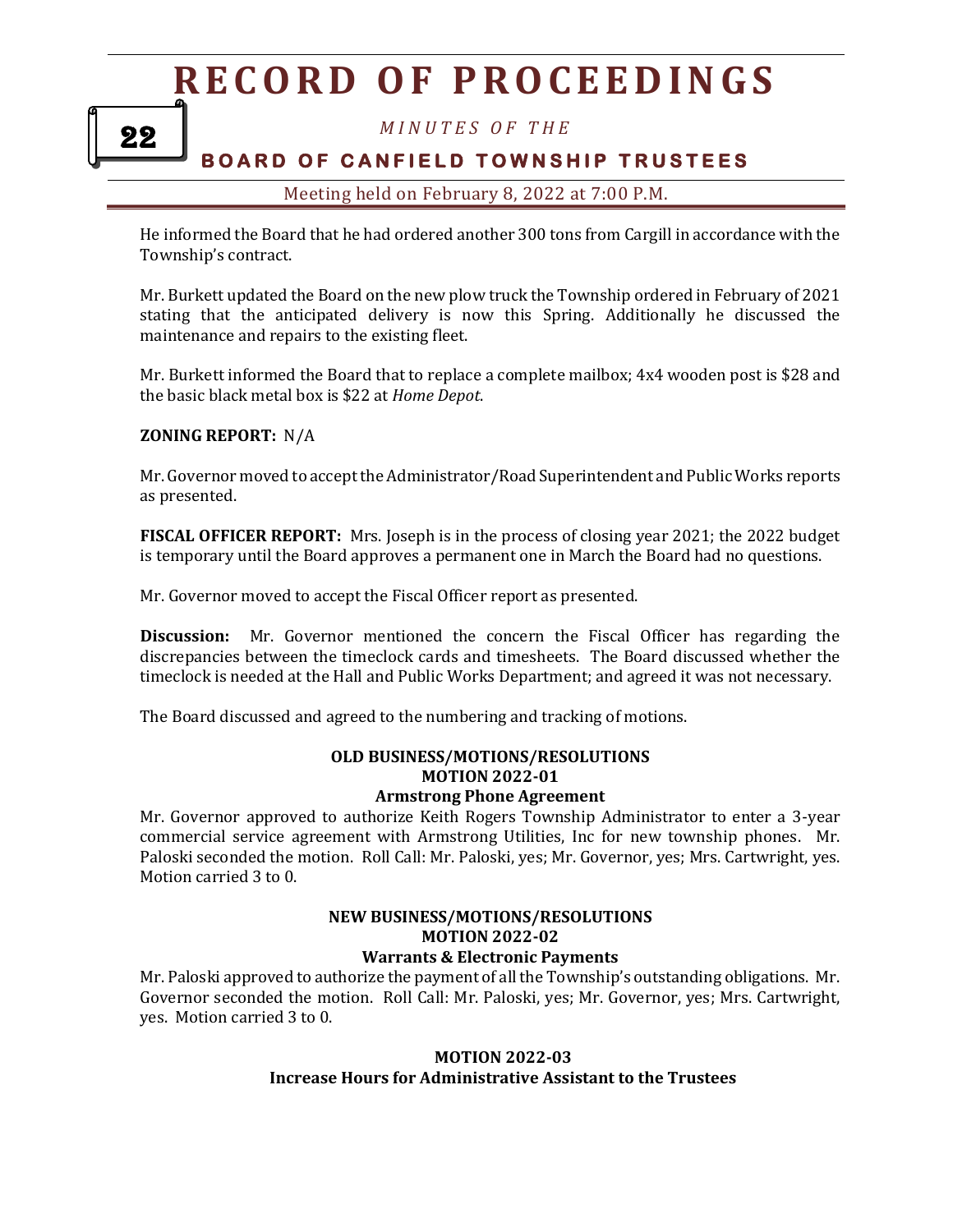*M I N U T E S O F T H E*

**BOARD OF CANFIELD TOWNSHIP TRUSTEES** 

23

Meeting held on February 8, 2022 at 7:00 P.M.

Mrs. Cartwright approved to increase the total number of hours that Cindy Williams, Administrative Assistant to the Trustees works from 1450 to 1560 hours annually. Mr. Governor seconded the motion. Roll Call: Mr. Paloski, yes; Mr. Governor, yes; Mrs. Cartwright, yes. Motion carried 3 to 0.

#### **MOTION 2022-04 New Windows for Upstairs of Township Hall**

Mr. Governor approved to authorize Keith Rogers, Township Administrator, to order new windows for the upstairs of Township Hall from Window World of Youngstown at a cost of \$11.073.00. Mrs. Cartwright seconded the motion. Roll Call: Mr. Paloski, yes; Mr. Governor, yes; Mrs. Cartwright, yes. Motion carried 3 to 0.

**Trustee Comments:** Mrs. Cartwright reminded the Board about the Mahoning County Prosecutor's Seminar that will be hosted by Boardman Township on Thursday, February 17 from 6:00 to 8:00pm; and because of this seminar, the Ohio Township Association Meeting has been moved from February 17 to the 24; and tomorrow February 9<sup>th</sup> there will be a joint meeting and press conference between Canfield City Council and Canfield Local Schools at 5:30pm.

**Next Meeting Date(s):** The Board will have a regular meeting on February 22, 2022 at 7:00pm. This meeting is scheduled to be in person at the Township Hall and will be advertised appropriately.

### **MOTION 2022-05**

#### **Executive Session**

In accordance with ORC 121.22 Mr. Governor moved to adjourn into executive session at 8:17 pm specifically for exception:  $G(1)$  To consider the compensation of a public employee(s). Mrs. Cartwright seconded the motion. Roll Call: Mr. Paloski, yes; Mr. Governor, yes; Mrs. Cartwright, yes. Motion carried 3 to 0. The Board re-entered Public Session at 9:07pm.

### **ADJOURNMENT:**

With no further business before the Board, Chairman Governor adjourned the meeting at 9:10pm.

\_\_\_\_\_\_\_\_\_\_\_\_\_\_\_\_\_\_\_\_\_\_\_\_\_\_\_\_\_\_\_\_\_\_\_\_\_\_\_\_\_\_ \_\_\_\_\_\_\_\_\_\_\_\_\_\_\_\_\_\_\_\_\_\_\_\_\_\_\_\_\_\_\_\_\_\_\_\_\_\_\_\_\_\_\_\_\_\_

\_\_\_\_\_\_\_\_\_\_\_\_\_\_\_\_\_\_\_\_\_\_\_\_\_\_\_\_\_\_\_\_\_\_\_\_\_\_\_\_\_\_ \_\_\_\_\_\_\_\_\_\_\_\_\_\_\_\_\_\_\_\_\_\_\_\_\_\_\_\_\_\_\_\_\_\_\_\_\_\_\_\_\_\_\_\_\_\_

Mr. Brian W. Governor, Chairman Mr. Joseph N. Paloski, Trustee

Mrs. Marie Izzo Cartwright, Vice-Chairman Mrs. Denise M. Joseph, Fiscal Officer

Minutes prepared by: Cindy Williams *Administrative Assistant to the Board of Trustees*